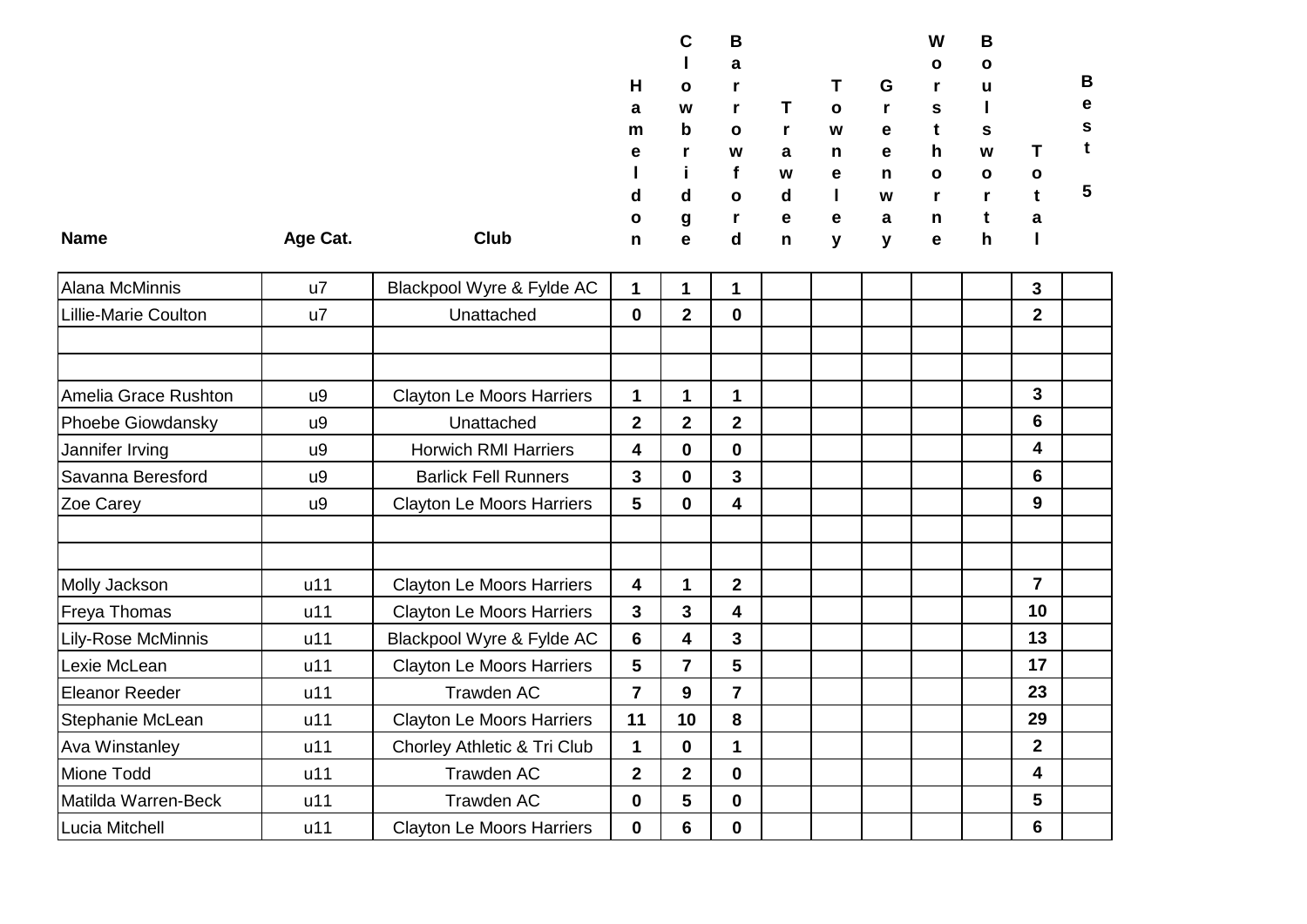| <b>Bo Dawson</b>          | u11 | <b>Rossendale Harriers</b>       | 9                       | $\mathbf 0$      | $\mathbf 0$             |  |  | 9                       |  |
|---------------------------|-----|----------------------------------|-------------------------|------------------|-------------------------|--|--|-------------------------|--|
| <b>Holly Marsden</b>      | u11 | Unattached                       | 12                      | 0                | $\bf{0}$                |  |  | 12                      |  |
| <b>Millie Lee</b>         | u11 | Trawden AC                       | 8                       | 0                | 6                       |  |  | 14                      |  |
| <b>Millie Ellison</b>     | u11 | <b>Rossendale Harriers</b>       | 10                      | 8                | $\mathbf 0$             |  |  | 18                      |  |
|                           |     |                                  |                         |                  |                         |  |  |                         |  |
|                           |     |                                  |                         |                  |                         |  |  |                         |  |
| <b>Bella McCredie</b>     | u13 | <b>Clayton Le Moors Harriers</b> | $\overline{\mathbf{2}}$ | 1                | $\mathbf 1$             |  |  | 4                       |  |
| <b>Alice Carr</b>         | u13 | <b>Rossendale Harriers</b>       | $\mathbf 1$             | $\overline{2}$   | $\mathbf{2}$            |  |  | 5                       |  |
| <b>Ruby Cleaver</b>       | u13 | <b>Rossendale Harriers</b>       | 3                       | 4                | $\overline{\mathbf{3}}$ |  |  | 10                      |  |
| <b>Holly Nicholls</b>     | u13 | <b>Rossendale Harriers</b>       | 4                       | 3                | 5                       |  |  | 12                      |  |
| Jessica Gizon             | u13 | <b>Clayton Le Moors Harriers</b> | 6                       | 10               | 10                      |  |  | 26                      |  |
| Louise Lusty              | u13 | <b>Clayton Le Moors Harriers</b> | $\overline{\mathbf{7}}$ | 11               | 11                      |  |  | 29                      |  |
| <b>Kristel Lusty</b>      | u13 | <b>Clayton Le Moors Harriers</b> | 9                       | 14               | 13                      |  |  | 36                      |  |
| <b>Charlotte Rothwell</b> | u13 | <b>Blackburn Harriers</b>        | 11                      | 15               | 12                      |  |  | 38                      |  |
| Emma Robertshaw           | u13 | Unattached                       | 0                       | 0                | $\overline{\mathbf{4}}$ |  |  | $\overline{\mathbf{4}}$ |  |
| <b>Isabel Gill</b>        | u13 | Trawden Ac                       | 5                       | $\mathbf 0$      | $\mathbf 0$             |  |  | 5                       |  |
| Ella Beresford            | u13 | <b>Barlick Fell Runners</b>      | 0                       | $\mathbf 0$      | 8                       |  |  | 8                       |  |
| Gabriella Dale            | u13 | Pendle AC                        | 0                       | $\boldsymbol{9}$ | $\mathbf 0$             |  |  | 9                       |  |
| Olivia Wood               | u13 | <b>Preston Harriers</b>          | 10                      | $\mathbf 0$      | $\mathbf 0$             |  |  | 10                      |  |
| <b>Marnie Nelson</b>      | u13 | Pendle AC                        | 0                       | 6                | 6                       |  |  | 12                      |  |
| Ami Darbyshire            | u13 | <b>Rossendale Harriers</b>       | 12                      | 0                | $\mathbf 0$             |  |  | 12                      |  |
| <b>Evie Halliwell</b>     | u13 | <b>Rossendale Harriers</b>       | 0                       | 12               | $\mathbf 0$             |  |  | 12                      |  |
| Erin O'Connor             | u13 | <b>Trawden Ac</b>                | 13                      | 0                | $\mathbf 0$             |  |  | 13                      |  |
| Annabelle Mitchell        | u13 | <b>Clayton Le Moors Harriers</b> | 0                       | 13               | $\mathbf 0$             |  |  | 13                      |  |
| Maisie Warren-Beck        | u13 | Trawden Ac                       | 0                       | 5                | $\boldsymbol{9}$        |  |  | 14                      |  |
| <b>Erin Hesketh</b>       | u13 | <b>Clayton Le Moors Harriers</b> | 0                       | $\overline{7}$   | $\overline{7}$          |  |  | 14                      |  |
| Iona Bell                 | u13 | <b>Rossendale Harriers</b>       | 8                       | 8                | $\mathbf 0$             |  |  | 16                      |  |
| Rose Bacon                | u13 | <b>Rossendale Harriers</b>       | 0                       | 16               | $\mathbf 0$             |  |  | 16                      |  |
|                           |     |                                  |                         |                  |                         |  |  |                         |  |
|                           |     |                                  |                         |                  |                         |  |  |                         |  |
| <b>Lottie Smith</b>       | u15 | Clayton le Moors Harriers        | $\mathbf{2}$            | $\mathbf{2}$     | $\mathbf{2}$            |  |  | 6                       |  |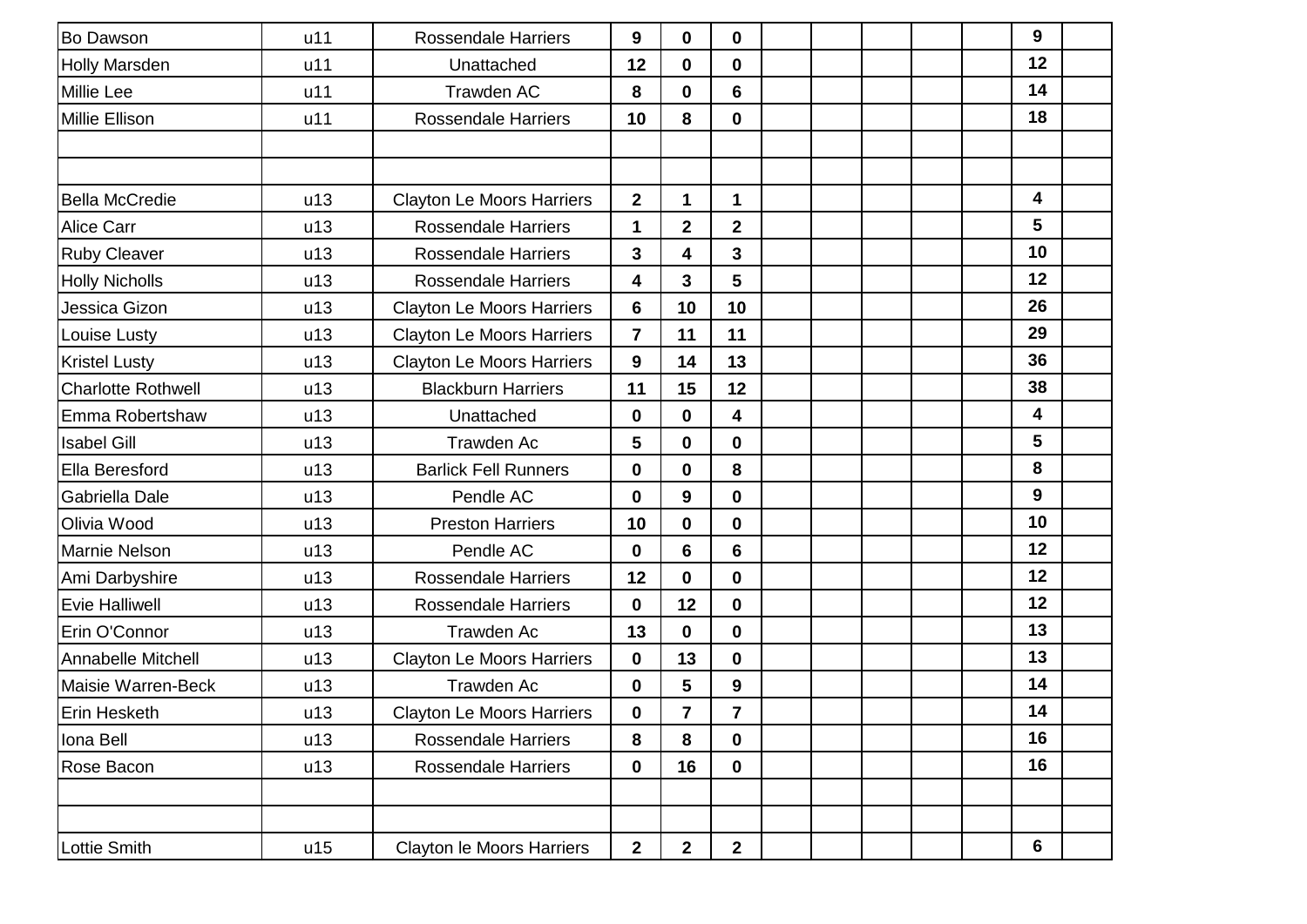| Lottie Hesketh     | u15 | <b>Clayton le Moors Harriers</b> | 3            | 3            | 3           |  |  | 9              |  |
|--------------------|-----|----------------------------------|--------------|--------------|-------------|--|--|----------------|--|
| Phoebe Jackson     | u15 | Clayton le Moors Harriers        | 5            | 4            | 4           |  |  | 13             |  |
| Sophie Burton      | u15 | Hyndburn AC                      | 0            | $\bf{0}$     | 1           |  |  | 1              |  |
| Eliena Lusty       | u15 | <b>Clayton le Moors Harriers</b> |              |              | $\bf{0}$    |  |  | $\mathbf{2}$   |  |
| Zoe Green          | u15 | <b>Blackburn Harriers</b>        | 0            | 6            | $\mathbf 0$ |  |  | 6              |  |
| K. Barszczewska    | u15 | <b>Blackburn Harriers</b>        | 8            | $\mathbf 0$  | $\mathbf 0$ |  |  | 8              |  |
| Lily-Grace Clayton | u15 | <b>Wharfedale Harriers</b>       | 4            | $\bf{0}$     | 5           |  |  | 9              |  |
| Georgia Tregay     | u15 | Clayton le Moors Harriers        | 6            | 5            | $\mathbf 0$ |  |  | 11             |  |
| Ava Wright         | u15 | <b>Clayton le Moors Harriers</b> | 7            | $\mathbf 0$  | 7           |  |  | 14             |  |
|                    |     |                                  |              |              |             |  |  |                |  |
|                    |     |                                  |              |              |             |  |  |                |  |
| Sianna Smith       | u17 | <b>Clayton Le Moors Harriers</b> | 1            | 1            | 1           |  |  | 3              |  |
| Gemma Kenniford    | u17 | Trawden AC                       | 0            | $\mathbf{2}$ | $\mathbf 0$ |  |  | $\mathbf{2}$   |  |
| Helana White       | u17 | <b>Clayton Le Moors Harriers</b> | $\mathbf{2}$ | $\bf{0}$     | $\mathbf 0$ |  |  | $\overline{2}$ |  |
|                    |     |                                  |              |              |             |  |  |                |  |
|                    |     |                                  |              |              |             |  |  |                |  |